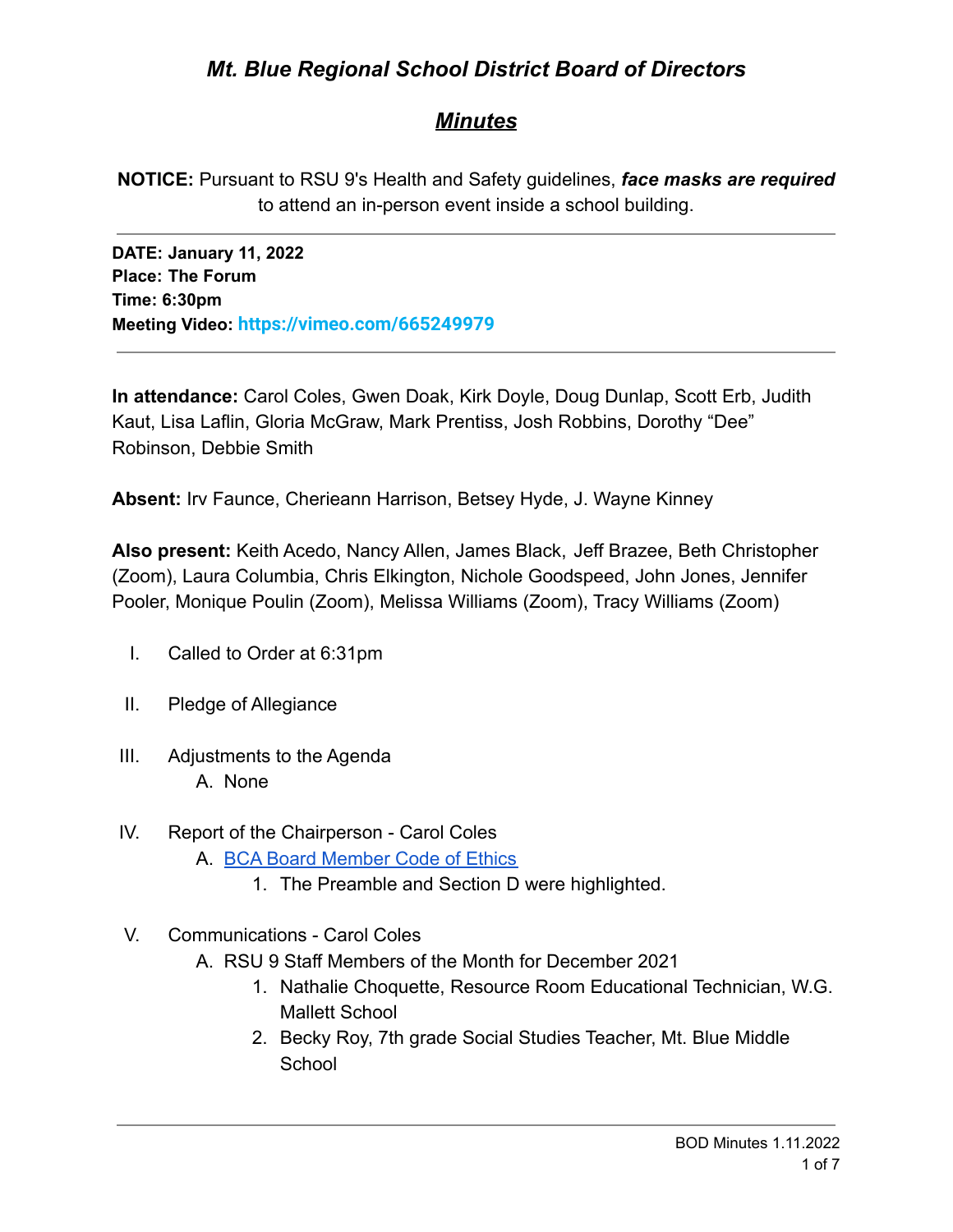- VI. Good news stories from the Board or Administrators
	- A. James Black, principal at Mt. Blue Middle School shared that the One Act play auditions are this week, Dungeons and Dragons club started last week, Impact Club is doing a penny raffle to be distributed to the Franklin County Animal Shelter, and Tri-Valley United Way stopped by and donated personal products to the middle school
	- B. Chris Elkington, superintendent, thanked the staff at W.G. Mallett School staff for pulling together last week during a staff shortage. He thanked the staff at Cascade Brook School for their support and professionalism during the water difficulty last week along with multiple administrators who helped prepare multiple plans to ensure that our students and staff would be safe and well prepared for the day.
- VII. Public Comment
	- A. Carol Coles, Starks, speaking as a resident read a prepared statement with her thoughts on student illness, COVID, and masking.

# VIII. [Superintendent's Report](https://drive.google.com/file/d/1eKX6l3riSEs9zntGUWqChCFwzq8LVsfI/view?usp=sharing) - Christian Elkington

- A. New Hires, Transfers, Resignations, and Retirements
	- 1. Added to this section of Supt. Report
		- a) Transfer Nicole Ibarguen transferred to the Custodial Supervisor position - she will be keeping bus runs until a replacement is hired.
		- b) Resignation Bill Greenlaw, Director of Facilities and Operations.
- B. Spring 2022 UMF Student Teachers
	- 1. Exciting to see so many student teachers joining our district for the spring semester.
- C. Strategic Planning Team Update (Chair Laflin)
	- 1. Lisa Laflin, chair of the committee, updated the board on the upcoming meeting and began to look at the data collected through the survey. Impressive student participation in the survey.
	- 2. A virtual community forum will be held on January 27th, for the public to hear the results of the data and gather additional feedback.
- D. Staff Vaccination Update
- E. Superintendent's Authority to Hire
- F. MPA's Positive Story of the Day goes to Mt. Blue Middle School!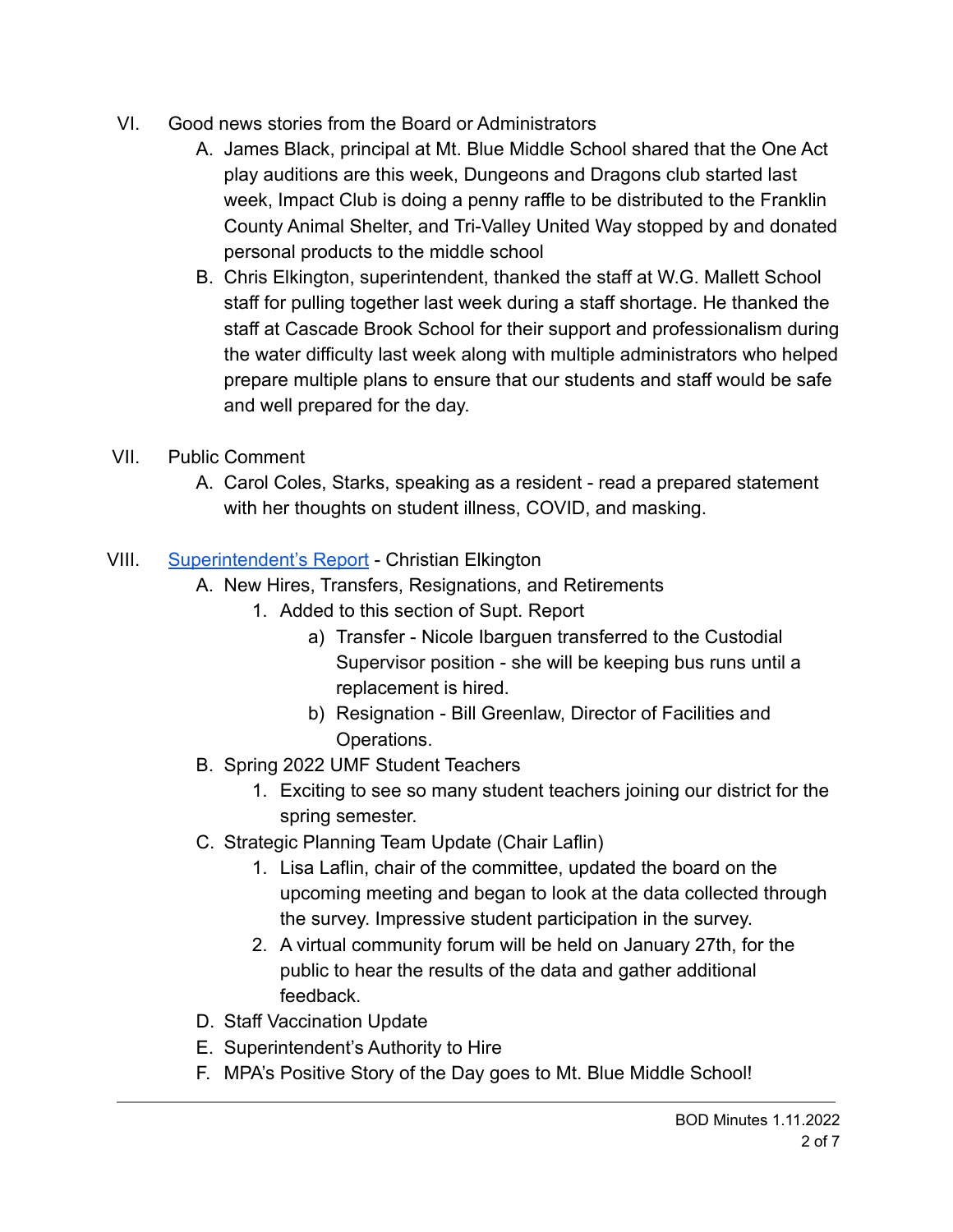- IX. Administrator Reports
	- A. [Adult Education](https://drive.google.com/file/d/1oBIUU1tETRowERCA2CCqV6ff6Aombne2/view?usp=sharing) Nancy Allen, Director
		- 1. College and Career Students individuals who have graduated from high school and are using the adult education program to increase their reading and writing skills, also include students who are working toward a career path and need to increase reading, writing, or math skills. Discussion on how the CNA program in partnership with Sandy River Nursing Home (Genesis HealthCare) is working to meet community and statewide needs.
	- B. [Academy Hill and G.D. Cushing Schools](https://drive.google.com/file/d/1TgOtwq94DfRFfhX3HB99XfUBuCmdknPo/view?usp=sharing) Keith Acedo, Principal
		- 1. NWEA Benchmark reviewed the levels students should be at, at the time of the test. Discussion was also heard on lower incidents of behavior or discipline issues. He attributes some of it to students being excited about being in school.
	- C. [Mt. Blue Middle School](https://drive.google.com/file/d/1lmrbyKT4n63RfuhbGJIhoECpNQ_lLvFz/view?usp=sharing) James Black, Principal
		- 1. It is great to see that all of their teaching positions are filled. Congratulations go to several on their kindness campaign. That they work hard on keeping the climate high; happy teachers make happy students!
- X. Presentations None
- XI. Consent Agenda
	- A. Minutes from [December 14, 2021](https://drive.google.com/file/d/1puh8BEkHKz-BH4XsA4Wefy-2lMLJXFjB/view?usp=sharing) and [January 4, 2022](https://drive.google.com/file/d/1NtjGgJQteo8DPcpfzbDHmNM8ovp7kzvX/view?usp=sharing)
	- B. Committee Report Outs and Minutes
		- 1. Operations Committee [January 4, 2022](https://drive.google.com/file/d/1sJyZn7rnhvRM0vWqRZY0EpjjTP5AIWB4/view?usp=sharing)
		- 2. Personnel & Finance [January 4, 2022](https://drive.google.com/file/d/1CCbBpw8JYN6yl5MJmJzad9NLVbemKXoR/view?usp=sharing)
		- 3. Educational Policy [January 4, 2022](https://drive.google.com/file/d/1qeUU9ofKfjUH9iwoPo4qoy1BgiV6aFmD/view?usp=sharing)

| Motion to approve the<br>consent agenda. | Yeas: Carol Coles, Gwen<br>Doak, Kirk Doyle, Doug<br>Dunlap, Scott Erb, Judith<br>Kaut, Lisa Laflin, Gloria<br>McGraw, Mark Prentiss, Josh<br>Robbins, Dorothy "Dee"<br>Robbinson, Debbie Smith<br>Nays: None<br>Abstained: None<br>Vote: 12:0:0 (740:0:0) | Motion: Lisa Laflin<br>Seconded: Scott Erb<br>Motion: Passed |
|------------------------------------------|------------------------------------------------------------------------------------------------------------------------------------------------------------------------------------------------------------------------------------------------------------|--------------------------------------------------------------|
|                                          |                                                                                                                                                                                                                                                            |                                                              |

*No discussion was heard.*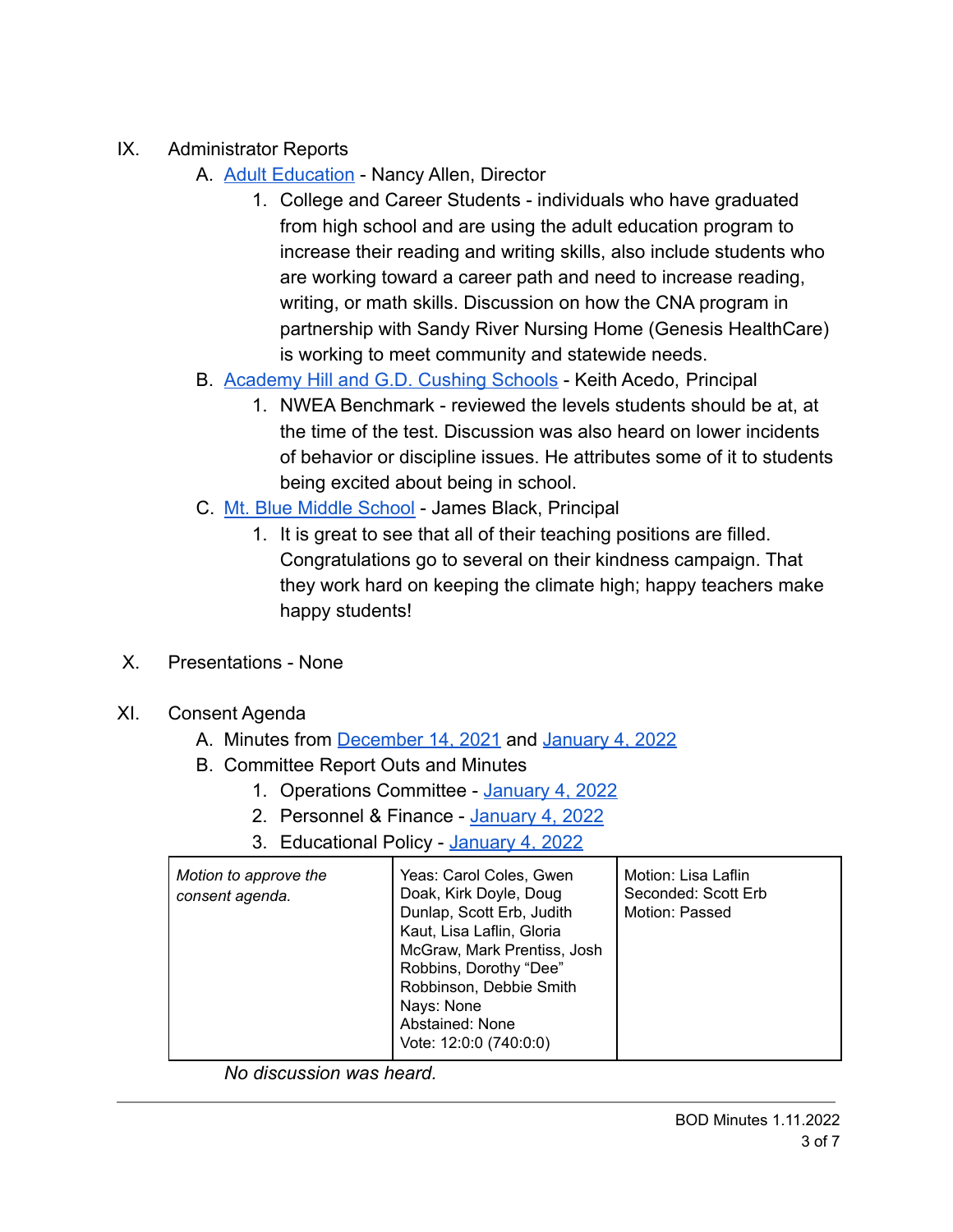## XII. New Business

# A. Superintendent's Authority to Hire

| Motion to allow the<br>Superintendent to continue to<br>hire staff in between board<br>meetings through February<br>25th as presented in the<br>Superintendent's Report. | Yeas: Carol Coles, Gwen<br>Doak, Kirk Doyle, Doug<br>Dunlap, Scott Erb, Judith<br>Kaut, Lisa Laflin, Gloria<br>McGraw, Mark Prentiss, Josh<br>Robbins, Dorothy "Dee"<br>Robbinson, Debbie Smith<br>Nays: None<br>Abstained: None<br>Vote: 12:0:0 (740:0:0) | Motion: Scott Erb<br>Seconded: Dee Robinson<br>Motion: Passed |
|--------------------------------------------------------------------------------------------------------------------------------------------------------------------------|------------------------------------------------------------------------------------------------------------------------------------------------------------------------------------------------------------------------------------------------------------|---------------------------------------------------------------|
|--------------------------------------------------------------------------------------------------------------------------------------------------------------------------|------------------------------------------------------------------------------------------------------------------------------------------------------------------------------------------------------------------------------------------------------------|---------------------------------------------------------------|

No discussion was heard.

- B. COVID Reopening Plan Check-In/Questions from the Board Elkington/Columbia
	- 1. Discussion heard in regards to in-school spread, especially given the level of community spread in our region. Discussion heard regarding the use of facilities for outside groups. The new weekly Health Update format does not contain close contacts, number of quarantines, and number not required to quarantine due to the universal masking exemption in the new Standard Operating Procedures.
	- 2. Superintendent Elkington shared his concerns about busing or closing a school or grade level due to staffing shortages across the district and the lack of available substitutes. He shared that we are planning for and trying to prepare for these what-ifs, but it may mean moving staff around the district to assist where needed.
- C. Morning Meeting w/Legislators and MBC Tour 2/18/2022 Superintendent Elkington shared that the group will meet at Mt. Blue Campus for a discussion on upcoming bills and middle school CTE, and will then participate in a tour of several programs at Foster Tech. Operations Committee Chair Cherieann Harrison will have more details to share at the next board meeting.
- D. Approval of New Hires, Transfers, Resignations, and Retirements

| Motion to approve the new       | Yeas: Carol Coles, Gwen | Motion: Dee Robinson |
|---------------------------------|-------------------------|----------------------|
| hires, transfers, resignations, | Doak, Kirk Doyle, Doug  | Seconded: Gwen Doak  |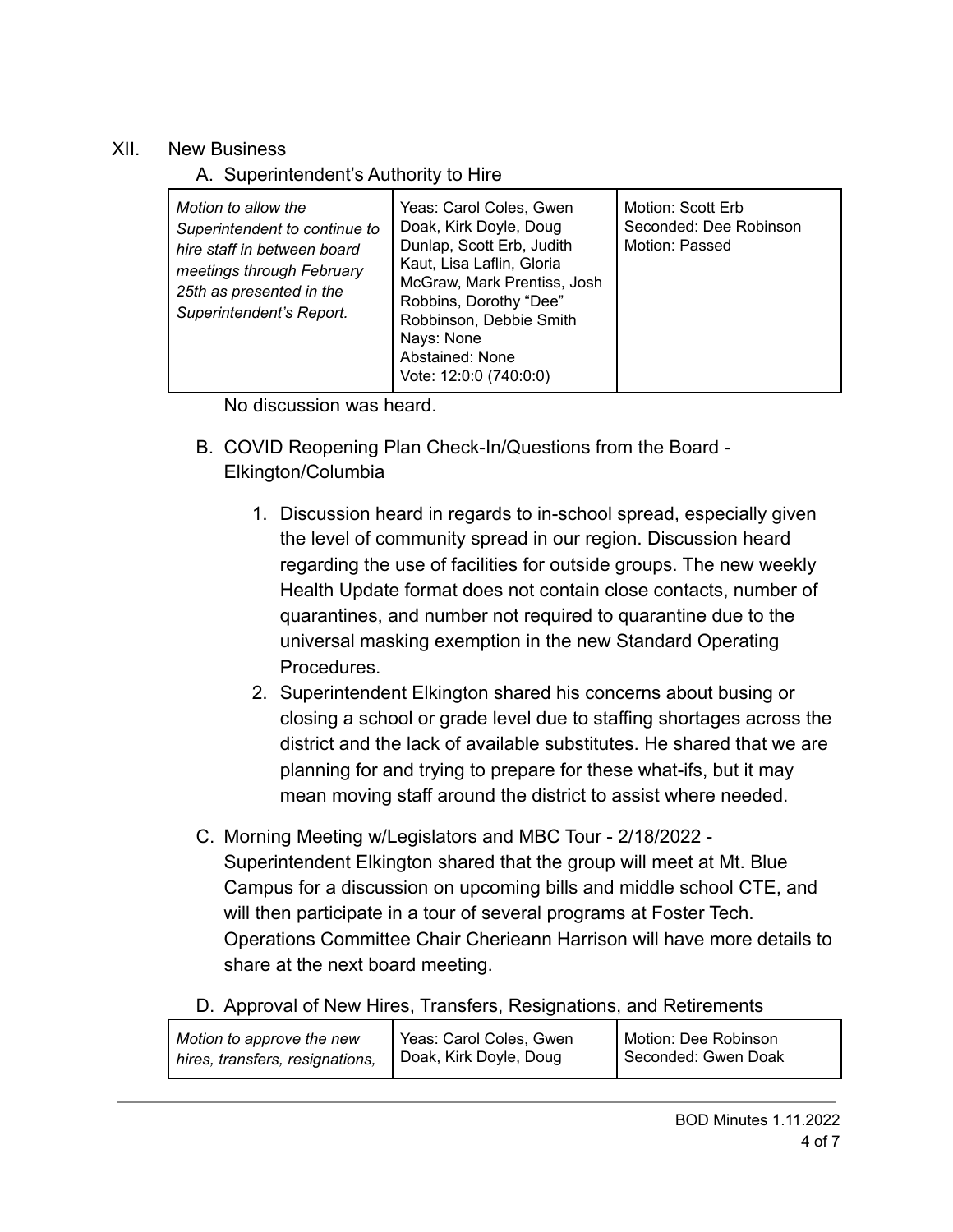| and retirements as presented<br>in the Superintendent's<br>Report. | Dunlap, Scott Erb, Judith<br>Kaut, Lisa Laflin, Gloria<br>McGraw, Mark Prentiss, Josh<br>Robbins, Dorothy "Dee"<br>Robbinson, Debbie Smith<br>Nays: None<br>Abstained: None<br>Vote: 12:0:0 (740:0:0): | Motion: Passed |
|--------------------------------------------------------------------|--------------------------------------------------------------------------------------------------------------------------------------------------------------------------------------------------------|----------------|
|--------------------------------------------------------------------|--------------------------------------------------------------------------------------------------------------------------------------------------------------------------------------------------------|----------------|

Doug Dunlap recognized Arvid Cullenberg's years of service and Judith Kaut recognized Arvid for caring for the MBC gardens.

## E. Second and Final Reading of Board Policies

- 1. [BBAB](https://drive.google.com/file/d/1EZdMpgcETHu45SyMsk95vI9hiNYI6TG1/view?usp=sharing): School Board Self-Evaluation
- 2. [Adult Education Graduation Requirements](https://drive.google.com/file/d/1FbE7BcgP5u043uLCjAMXcHhJ-gI8S9Jm/view?usp=sharing)

| Motion to approve the second<br>and final reading of Board<br>Policy BBAB: School Board<br>Self-Evaluation and the Adult<br><b>Education Graduation</b><br>Requirements. | Yeas: Carol Coles, Gwen<br>Doak, Kirk Doyle, Doug<br>Dunlap, Scott Erb, Judith<br>Kaut, Lisa Laflin, Gloria<br>McGraw, Mark Prentiss, Josh<br>Robbins, Dorothy "Dee"<br>Robbinson, Debbie Smith<br>Nays: None<br>Abstained: None<br>Vote: 12:0:0 (740:0:0) | Motion: Dee Robinson<br>Seconded: Josh Robbins<br>Motion: Passed |
|--------------------------------------------------------------------------------------------------------------------------------------------------------------------------|------------------------------------------------------------------------------------------------------------------------------------------------------------------------------------------------------------------------------------------------------------|------------------------------------------------------------------|
|--------------------------------------------------------------------------------------------------------------------------------------------------------------------------|------------------------------------------------------------------------------------------------------------------------------------------------------------------------------------------------------------------------------------------------------------|------------------------------------------------------------------|

No discussion was heard

XIII. Executive session pursuant to 1 M.R.S.A. § 405(6)(A) Discussion of a Personnel **Matter** 

| <b>Motion to enter Executive</b><br>session pursuant to 1<br>$M.R.S.A.$ § 405(6)(A)<br>Discussion of a Personnel<br>Matter | Yeas: Carol Coles, Gwen<br>Doak, Kirk Doyle, Doug<br>Dunlap, Scott Erb, Judith<br>Kaut, Lisa Laflin, Gloria<br>McGraw, Mark Prentiss, Josh<br>Robbins, Dorothy "Dee"<br>Robbinson, Debbie Smith<br>Nays: None<br>Abstained: None<br>Vote: 12:0:0 (740:0:0) | Motion: Deb Smith<br>Seconded: Lisa Laflin<br>Motion: Passed |
|----------------------------------------------------------------------------------------------------------------------------|------------------------------------------------------------------------------------------------------------------------------------------------------------------------------------------------------------------------------------------------------------|--------------------------------------------------------------|
|----------------------------------------------------------------------------------------------------------------------------|------------------------------------------------------------------------------------------------------------------------------------------------------------------------------------------------------------------------------------------------------------|--------------------------------------------------------------|

No discussion was heard.

Time entered: 7:53pm

Time exited: 8:04pm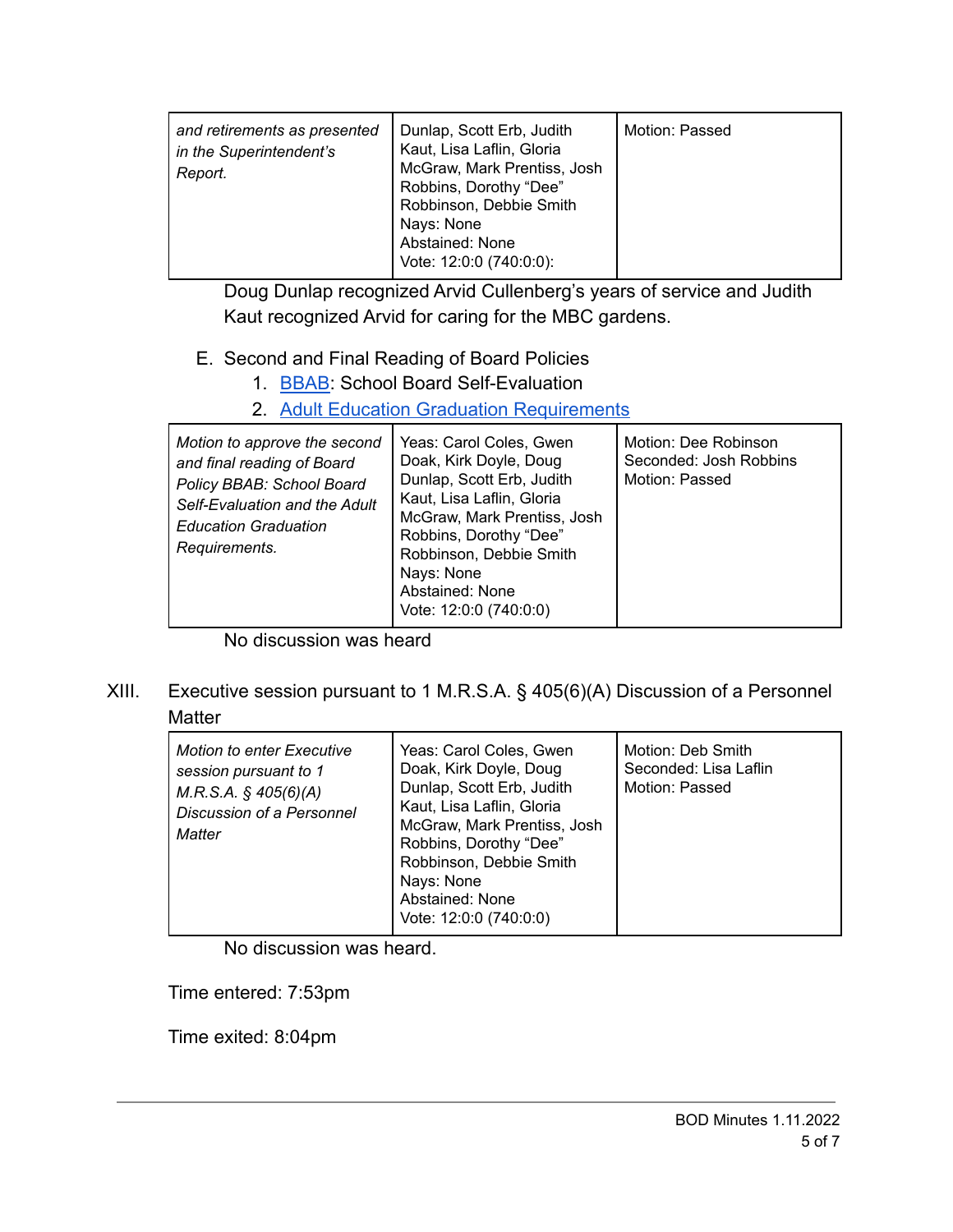# XIV. Executive Session pursuant to 1 M.R.S.A. § 405(6)(A) Employment of officials/appointees/employees

No discussion was heard.

Time entered: 8:05pm

Time exited: 8:26pm

### XV. Hire Business Manager Candidate

| Motion to hire Dan Higgins as<br>the Business Manager with an<br>initial 29-month contract with a<br>starting salary of \$93,500 per<br>year. | Yeas: Carol Coles, Gwen<br>Doak, Kirk Doyle, Doug<br>Dunlap, Scott Erb, Judith<br>Kaut, Lisa Laflin, Gloria<br>McGraw, Mark Prentiss,<br>Josh Robbins, Dorothy "Dee"<br>Robbinson, Debbie Smith<br>Nays: None<br>Abstained: None<br>Vote: 12:0:0 (740:0:0) | Motion: Kirk Doyle<br>Seconded: Debbie Smith<br>Passed |
|-----------------------------------------------------------------------------------------------------------------------------------------------|------------------------------------------------------------------------------------------------------------------------------------------------------------------------------------------------------------------------------------------------------------|--------------------------------------------------------|
|-----------------------------------------------------------------------------------------------------------------------------------------------|------------------------------------------------------------------------------------------------------------------------------------------------------------------------------------------------------------------------------------------------------------|--------------------------------------------------------|

No discussion was heard.

#### XVI. Adjourn

| Motion to adjourn without<br>obiection | Motion: Carol Coles<br>Motion: Passed without |
|----------------------------------------|-----------------------------------------------|
|                                        | obiection                                     |

## Adjourned at 8:29pm

#### **NEXT SCHEDULED MEETINGS**

January 25, 2022 - 6:30pm - The Forum, Mt. Blue Campus February 8, 2022 - 6:30pm - The Forum, Mt. Blue Campus